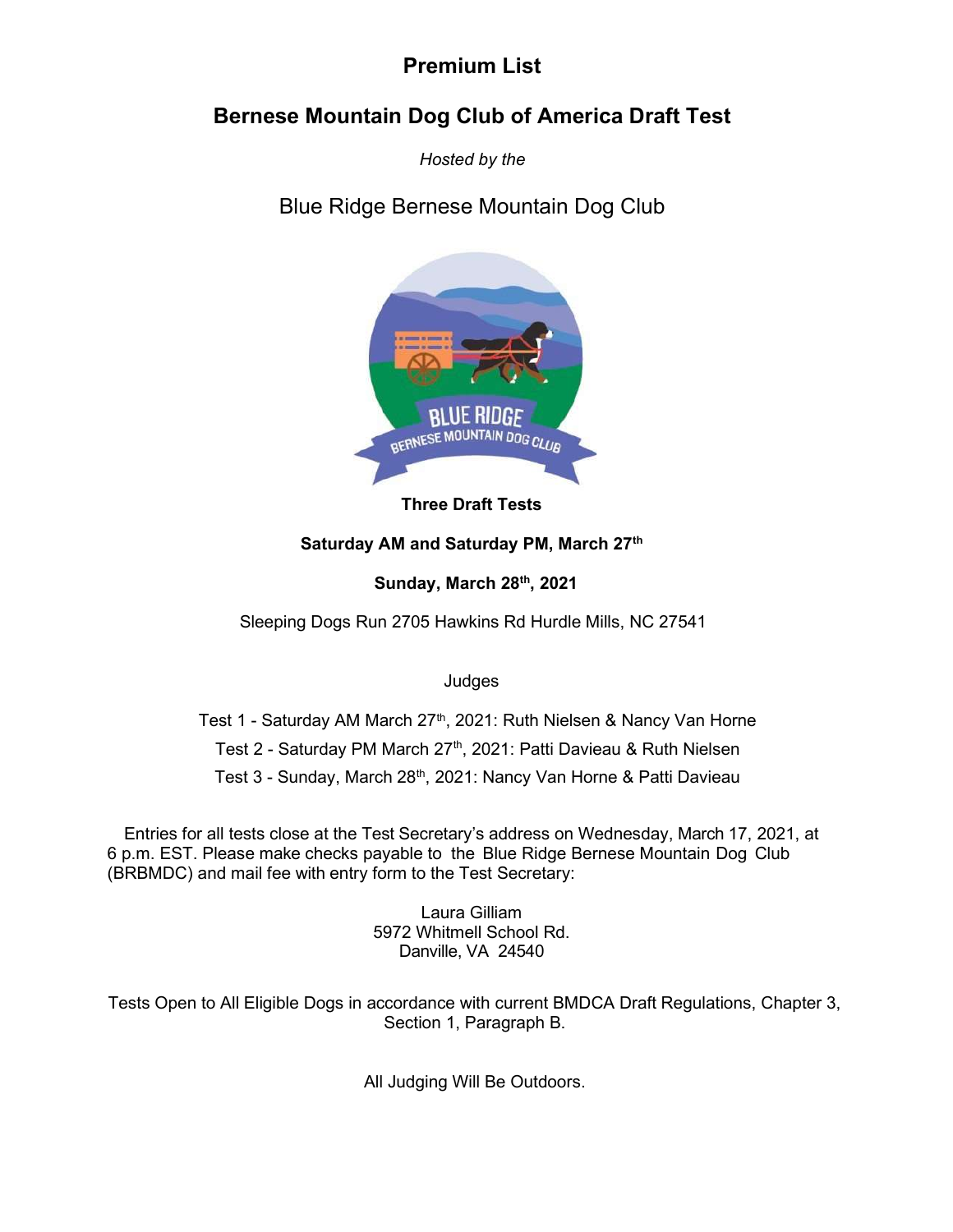## Blue Ridge Bernese Mountain Dog Club

| President        | Janet Byrd             |  |  |
|------------------|------------------------|--|--|
| Vice President   | Jill Raymond           |  |  |
| <b>Treasurer</b> | John McCune            |  |  |
| <b>Secretary</b> | David Nelson           |  |  |
|                  | 149 Big Oak Springs Rd |  |  |
|                  | Sylva, NC 28779        |  |  |
| <b>Directors</b> | Lisa Hodge             |  |  |
|                  | <b>Tracey Coleman</b>  |  |  |
|                  | Debra Weekes           |  |  |
|                  | Valerie Yoffe          |  |  |

## Draft Test Committee

Draft Test Chair: John McCune, 2705 Hawkins Rd Hurdle Mills, NC 27541 919-623-6963, John@SleepingDogsPottery.com

Draft Test Secretary: Laura Gilliam, 5972 Whitmell School Rd., Danville, VA 24540, 434-251-9824 (after 6pm), 4paws@chatmosscable.com

Committee Members: Tracey Coleman, Wendy Djang, Laura Gilliam, Eden Jonas, Dorene McCune, Jill Raymond

### Awards

All participating teams will receive a suitable keepsake. Qualifying teams will receive a rosette and a trophy item. Brace teams will receive two rosettes and two trophy items.

#### Lunch

Box lunches (Subway/ Jersey Mikes), including a beverage will be available to order at a cost of \$15 each per day. Please mail a separate check made payable to BRBMDC with your entry form(s).

A limited menu of sandwiches will be sent prior to the test for your selection.

### Judges' Dinners

Due to Covid-19 restrictions we will not be planning a judge's dinner.

### Test Site

Sleeping Dogs Run

2705 Hawkins Rd Hurdle Mills, NC 27541 (Located outside of Durham, NC)

Private land – owned by John & Dorene McCune The test site is within fenced acreage composed of mowed fields and light woods. Ample parking is available outside of the fenced area. Equipment may be staged on-site starting 2:00 pm Friday and may be left overnight

#### **Officers**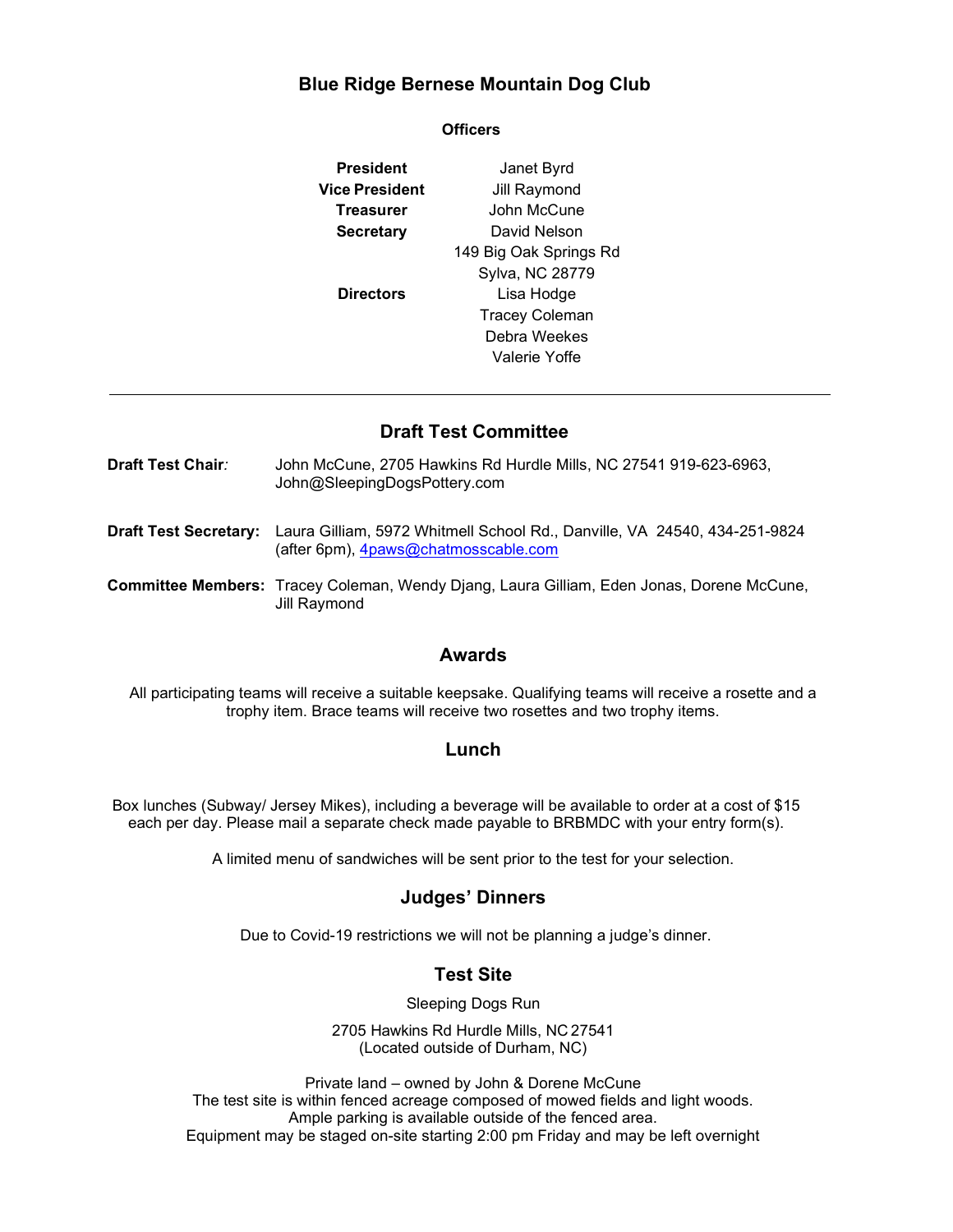### **Weather**

Average temperatures run from 66 F (highs) to 38 F (lows) in the Hurdle Mills, NC area in late March. Since all events are outdoors, you may want to bring rain gear in the event of rain showers. It is frequently windy. Be prepared to secure all tents with appropriate stakes.

### Judges

Test 1 - Saturday AM March 27<sup>th</sup>, 2021: Ruth Nielsen & Nancy Van Horne Test 2 - Saturday PM March 27<sup>th</sup>, 2021: Patti Davieau & Ruth Nielsen Test 3 - Sunday, March 28<sup>th</sup>, 2021: Nancy Van Horne & Patti Davieau

### This is an All Eligible Dogs draft test

### **Regulations**

Entrants are responsible for obtaining the BMDCA Draft Test Regulations and being familiar with them. Regulations may be downloaded from www.BMDCA.org at no charge.

### Bernese Mountain Dog Club of America Draft Test Purpose

The Bernese Mountain Dog Club of America Draft Test is a series of exercises designed to develop and demonstrate the natural abilities of purebred Bernese Mountain Dogs in a working capacity involving hauling. The Bernese Mountain Dog has historically functioned as a draft dog in various capacities, and performance of these exercises is intended to demonstrate skills resulting from both inherent ability and training which are applicable to realistic work situations. Efficiency in accomplishment of tasks is essential. It is also desirable that the dog evidence willingness and enjoyment of his work in a combination of controlled teamwork with his handler and natural independence.

### Veterinarian

**Veterinarian** Brian Lapham, DVM Southpoint Animal Hospital 5601 Fayetteville Road Durham, NC 27713 (919) 323-7629

Emergency Veterinarian Triangle Veterinary Referral Hospital 608 Morreene Rd Durham, NC 27705 (919) 489-0615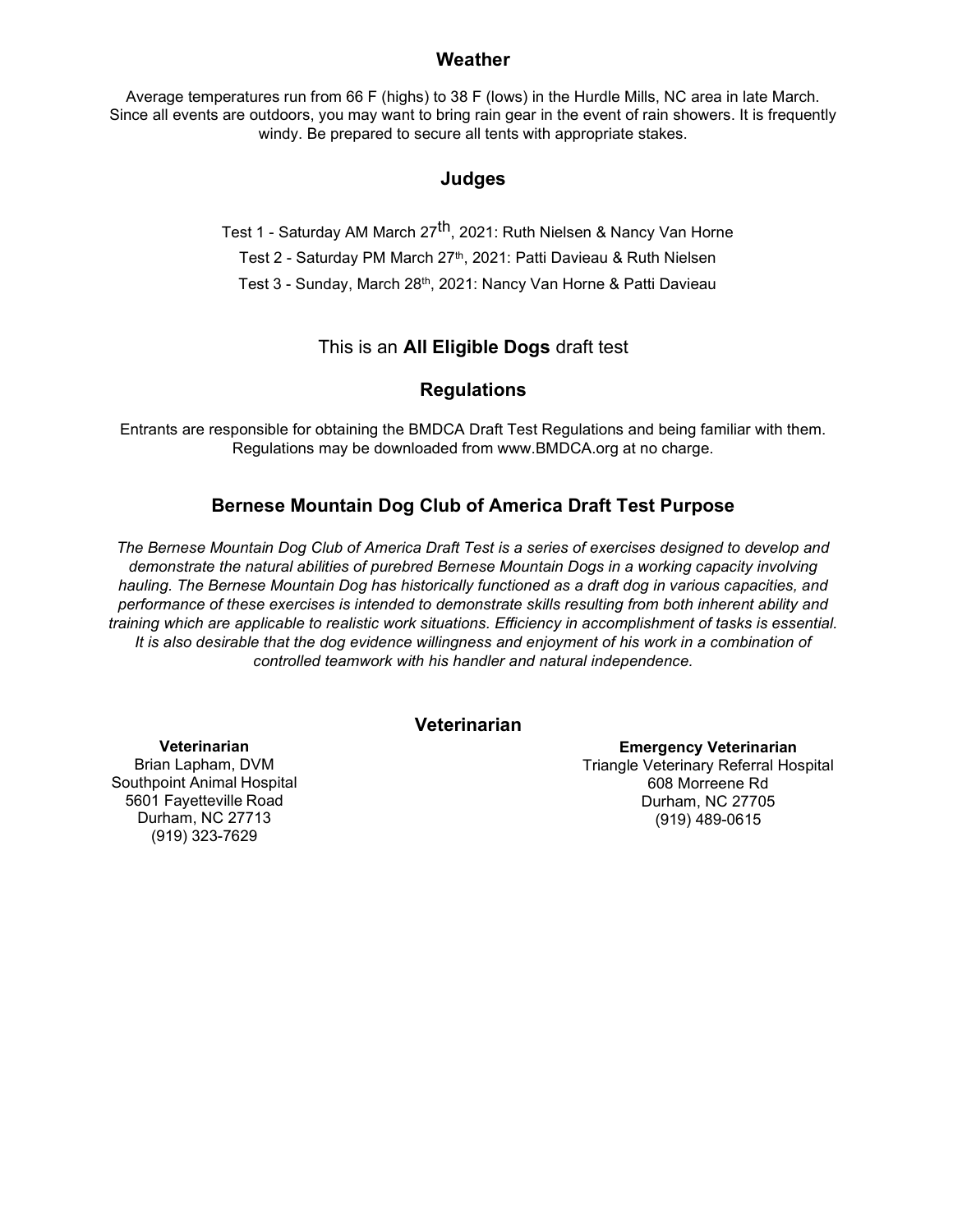### Accommodations

Limited RV dry camping and tent camping is available. Contact John McCune for details. (john@sleepingdogspottery.com)

LaQuinta Inn and Suites Durham Chapel Hill: 919-401-9660 4414 Durham Chapel Hill Blvd., Durham, NC 27707 No pet fee, two pet limit, any size 30 minutes from site

LaQuinta Inn and Suites Durham Research Triangle Park: 919-484-1422 1910 Westpark Dr., Durham, NC 27713 No pet fee, two pet limit, any size 40 minutes from site

Please confirm terms before making reservations

### Directions to site

(Most GPS systems used are accurate in finding this address.)

#### From  $I-40 W$

Follow I-40 exit 261, to Old Chapel Hill Hillsborough Rd/Old NC 86 in Hillsborough. Turn right, to follow Old NC 86 continuing on NC-86N/US-70 BUS W. Turn right onto NC-57 N. Turn left onto Mary Hall Rd. Turn left onto Little River Church Rd. Turn right onto Hawkins Rd. Destination will be on the left.

#### From I-40 E:

Follow I-40 E to I-85 Connector N. Take exit 161 from I-40 E/ I 85 N to US-70 E. Sharp left onto NC-86 N Turn right onto NC-57 N. Turn left onto Mary Hall Rd. Turn left onto Little River Church Rd. Turn right onto Hawkins Rd. Destination will be on the left.

#### From I-85 South:

Follow I-85 S exit 170 for US-70 W, toward N Carolina 86 N. Turn right onto NC-86N. Turn right onto NC-57 N. Turn left onto Mary Hall Rd. Turn left onto Little River Church Rd. Turn right onto Hawkins Rd. Destination will be on the left.

## **Spectators**

Due to COVID-19 procedures, we will be limiting spectators and un-entered people and dogs (must be leashed or crated and under control at all times). People traveling with you are welcome and must adhere to precautions as well as SIGN the COVID waiver last page of premium.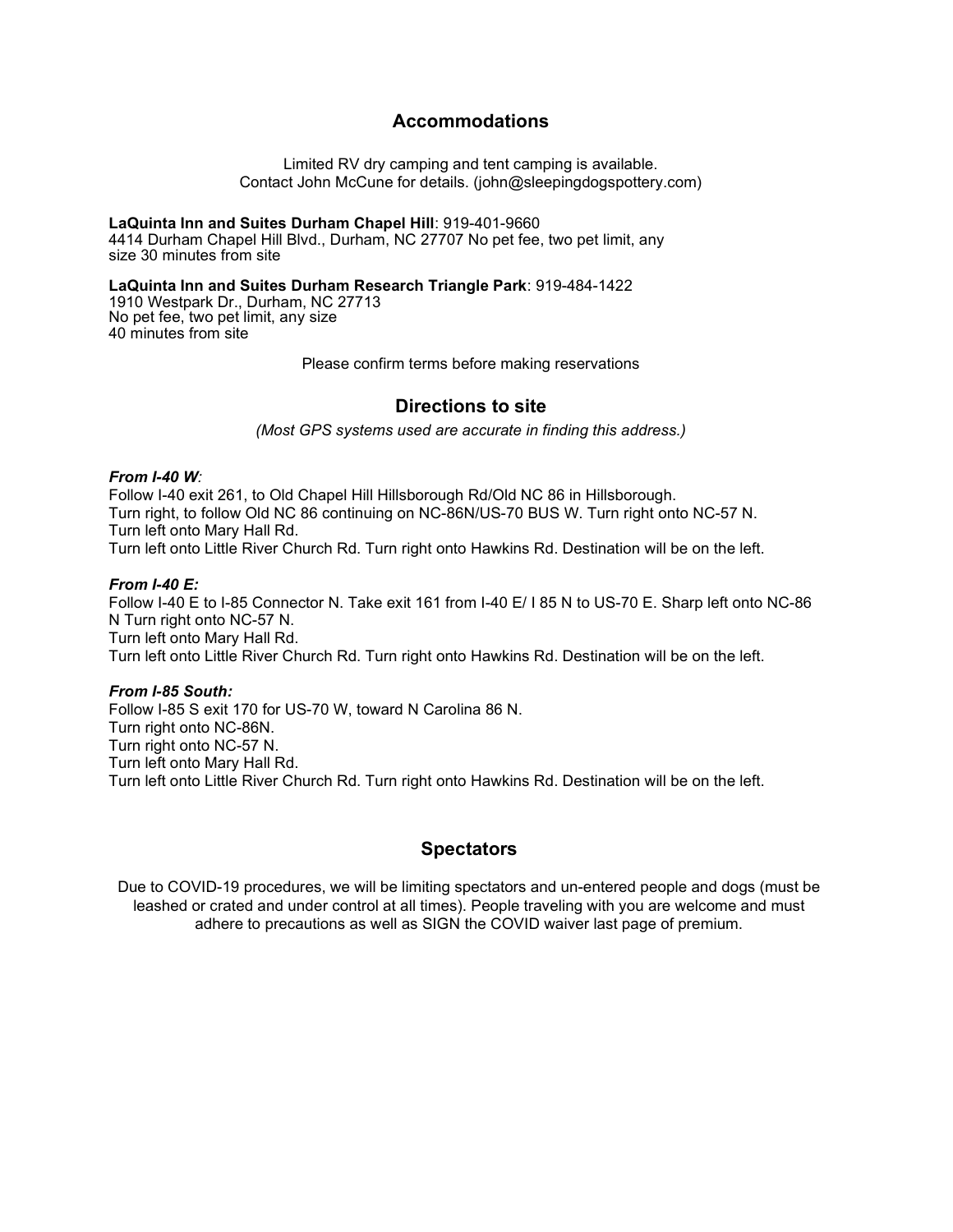## Covid-19 Protocol: Exercise Updates

- Basic Control No change
- Recall Handler keeps the leash with them and does not give it to the judge.
- Harness and Hitch Judges will not touch the dog or harness. If the judge needs to see any part of the harness or hitch, the handler will make that possible.
- Load & Unload A chair, small table or similar object will be provided to place the load on. The steward will approach once the handler has their mask on and stand near the load. The greeting will be verbal only. During the unload, the steward will still pat the dog, two pats is perfect. The handler can choose to wipe the dog's head if they wish. The club must provide a cleanable, impervious object for the load that can be picked up with one hand and easily be wiped down between handlers.
- Slow No change.
- Group Stay Keep a distance of at least 6 feet from other handlers Masks shall be worn.
- Freight Haul Keep a distance of at least 6 feet from other handlers Masks shall be worn.
- Awards and Scoresheets Ribbons/Trophies are to be available for the handlers to get them themselves. Scoresheets will be put into the Ziplock bag that was originally used for check-in. The Ziplock bag will be wiped down and returned to the original ringside cart location.

### Additional Covid-19 Protocol Information

- Masks must be worn per the guidelines below regardless of the individuals status in regard to vaccination or prior covid-19 infection.
- Masks must be worn at all times while on the draft test site, except as specified for ring work or when socially distanced "camped" (at ones own canopy, chair setup, etc) Masks are not required during socially distanced dining.
- Handlers will need to be available when their equipment is being checked in: If weight(s) for the freight haul need to be weighed, the handler will be responsible for carrying the item(s) to the scale and back to the staging area. Judges will not handle any harnesses or any part of the cart other than what is needed to measure the cart. If these items require inspection, the handler will need to be available to show the items.
- Handlers may go without a mask while maneuvering.
- Handlers must put a mask on before the Load and Unload steward approaches.
- Gate stewards will use appropriate wipes, gloves, etc. when bringing a cart into the ring.
- The movable object will be cleaned/disinfected/sanitized between teams. This will be further clarified in the briefing.
- A COVID-19 Waiver has been provided in this Premium List. The waiver will need to be signed and returned with the entry agreement in order to complete the entry.
- All individuals in attendance will be required to sign the COVID-19 Waiver form. Additional forms will be available at the test site.

#### Because of Covid-19 restrictions the test may be divided into two sessions in order to limit the number of people on site at one time. If the decision is made to divide the test, the following may occur:

- 1. There will be a draw to determine which sessions teams are in.
- 1. Sibling groups (Dogs belonging to the same owner) will be placed in the same session whenever possible.
- 2. NO request for which session your team (s) are placed in will be considered.
- 3. Awards will be done after each session.
- 4. Handlers will need to vacate the test site before check-in for the next group of handlers.
- 5. Alternates can be added to the test up until and including the day before the test. If an alternate is added to the second day, they will be contacted the by phone day/night before.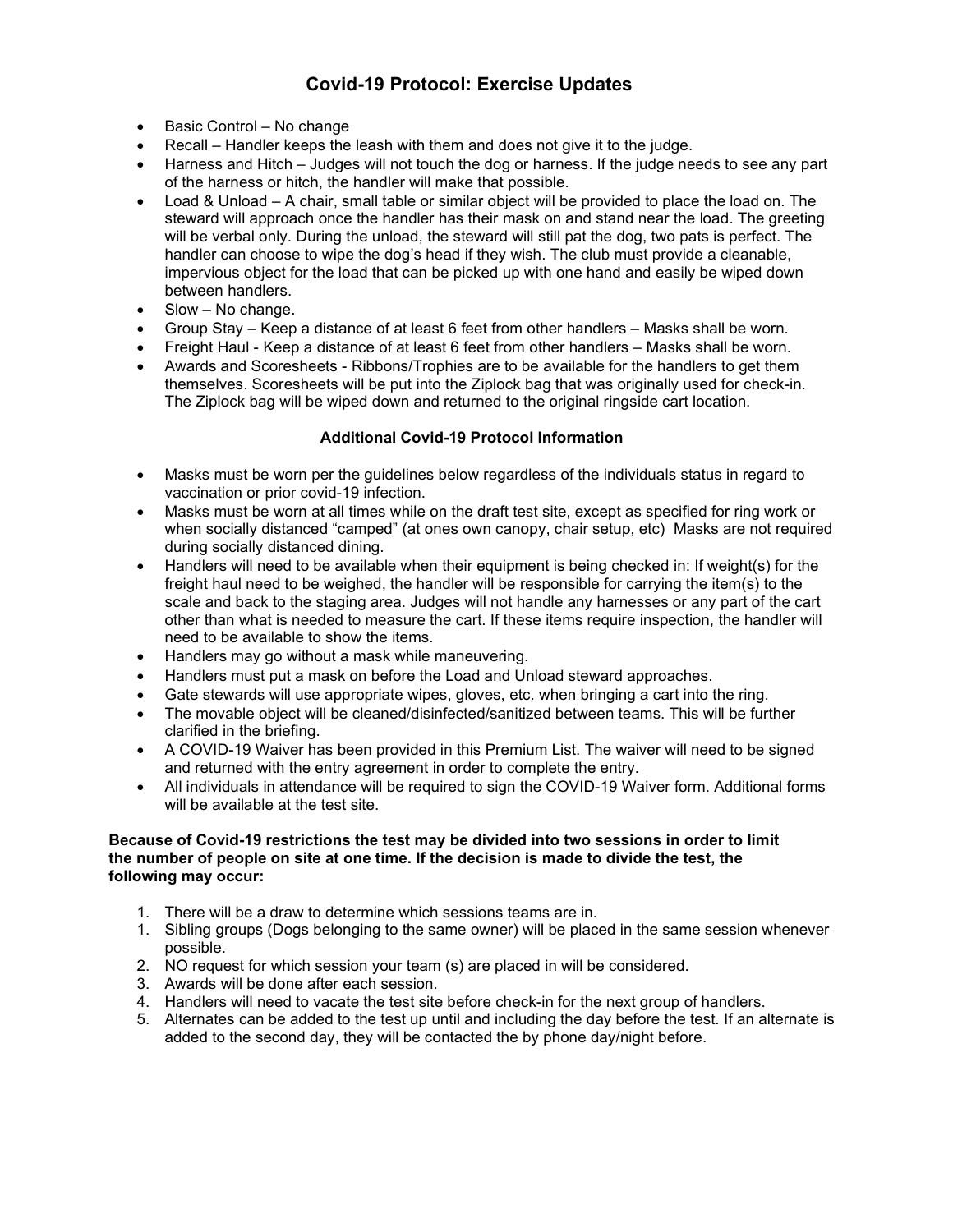# Tentative Schedule

- We will be utilizing a "self-check-in" process each morning of the test. Please look for your team's name and park your cart in the designated cart parking area. Your numbers, catalog, and other materials will be in this space.
- Check in and equipment check times to be determined after the close of entries. You will be notified via email.
- Course walk-through to follow equipment check.
- Judging to begin as soon as possible after the walkthrough.
- Lunch break at judges' discretion.
- Awards will be presented at the conclusion of each session

## Class Entry Details

- There will be a limit of twelve (12) entries for each Draft Test on Saturday and a limit of twenty four (24) on Sunday.
- Entry Fees: \$35 for each single-dog team, \$45 for each two-dog brace team
- The following classes are offered: Novice Draft, Open Draft, Novice Brace, Open Brace
- A separate entry form must be filled out for each dog of a brace team and then stapled together. Even though two entry forms are required for each brace team, each brace team will be counted as one entry in the Draft Test entry limit.
- If more than 12 entries are received for either Saturday test or 24 entries are received for the Sunday test, they will be prioritized per the following order:

1) Untitled BMDs

- 2) Titled BMDs
- 3) Untitled other dogs
- 4) Titled other dogs

Note: "Titled" means titled in the entered class.

- A random draw will be held for each group in the list including and following the one that causes a total entry in excess of the Test limit.
- Teams entered in a class in which they have already earned the advanced level title will be drawn after teams without the advanced level title in that class.
- Entrants must notify the Draft Test Secretary if a dog has earned a title in the entered class, including if the title is earned after the entry has been submitted.
- A weight certificate form can be found on the last page of this premium

## Close of Entries

Entries close at the Draft Test Secretary's address on Wednesday, March 17, 2021 at 6:00 p.m EST, after which time entries cannot be accepted, canceled or altered, except as specifically allowed in the current BMDCA Draft Test regulations.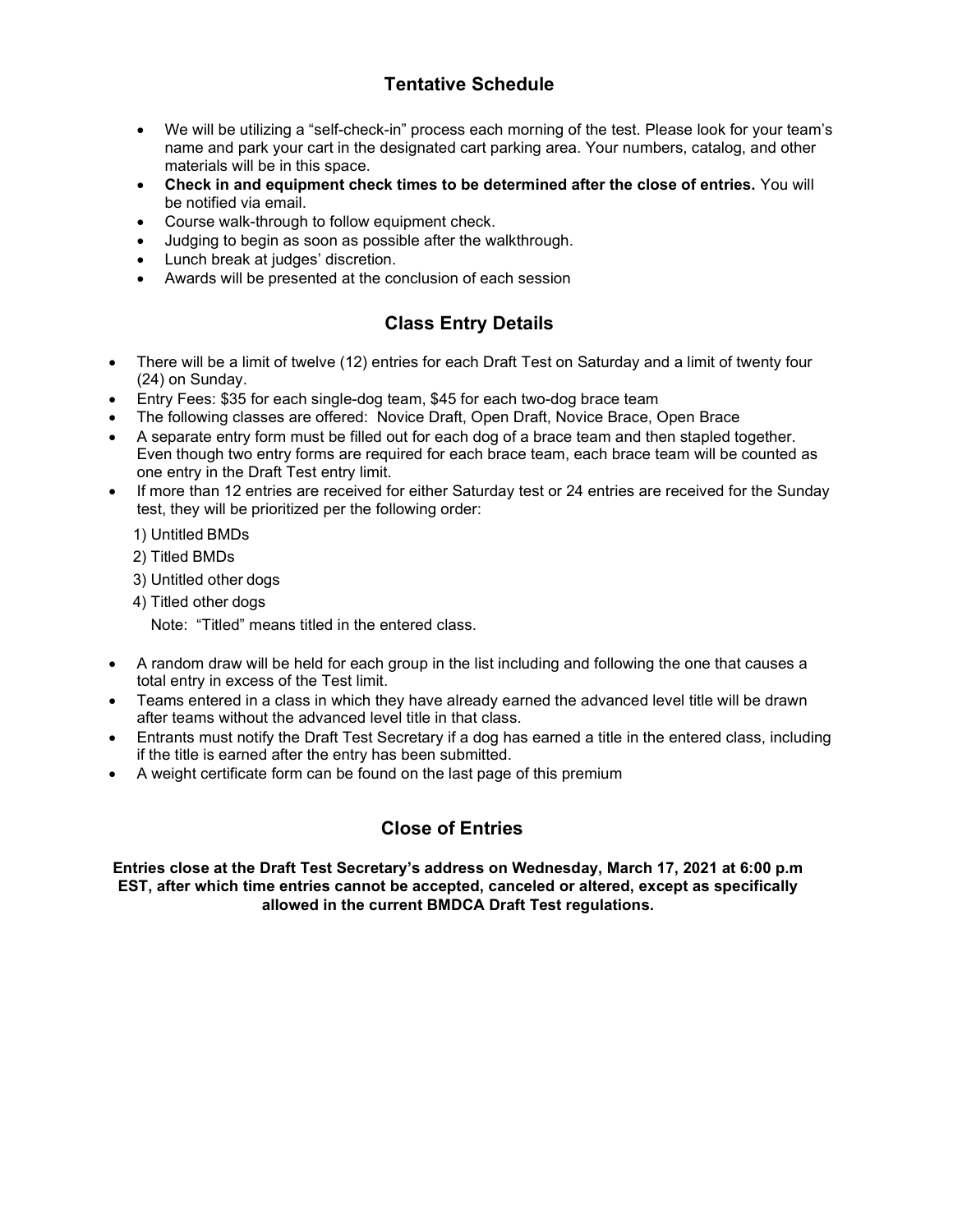## Regulations

Entrants are responsible for obtaining the BMDCA Draft Test Regulations (revised as of 2011) and being familiar with them.

Draft Test Regulations may be downloaded from www.BMDCA.org at no charge.

The BMDCA and the DWC take dog aggression very seriously and have zero tolerance for inappropriate behavior on the part of dogs/owners and/or handlers. For a copy of the Misconduct Disciplinary Procedure, go to the www.bmdca.org website under the Draft home page.

By participating in or attending this test, you understand and agree to the terms of the Misconduct Disciplinary Procedure. This procedure is a clarification of the Discipline Section of the BMDCA Draft Regulations.

## Attention Exhibitors

- The following classes will be offered: Novice, Open, Brace Novice, and Brace Open
- Handlers must provide their own rigs, harnesses, and tie downs or other means of securing a load on their particular draft rig.
- Handlers must bring their own weight. Weight will be verified via scale at the test site.
- Entered dogs must be 24 months old or older on the day of the Draft Test.
- Open and Open Brace entries must include a veterinary certificate stating the dog's name and weight. This certificate must be dated within 60 days of the date of the test.
- Bitches in season are not permitted to compete.
- The two dogs of a brace team need not be owned by the same person or by the handler.
- Un-entered dogs may be present but, like entered dogs who are not in the ring, must be leashed or crated and under control at all times.

## Waiver of Rights – Animals in Distress

The Blue Ridge Bernese Mountain Dog Club reserves the right to remove any animal in distress from a parked vehicle or crate, and all persons attending these dog events hereby waive any claim for damages against the clubs for such removal. The Club regards the health, safety, and life of any dog on the show grounds to be paramount to other property or privacy rights. We will attempt to reach the responsible party but cannot guarantee contact will be made before action is taken.

## Bitches in Season and Medical Withdrawals

Bitches in season are not permitted to compete. A handler may withdraw a dog from a Draft Test for medical reasons. Entry fees shall be refunded upon receipt of a signed veterinary certificate stating the reason for the withdrawal. Refund of entry fees for bitches who come in season after the closing date of the Test may be obtained by: 1) notifying the Test Secretary before the start of the Test, and 2) by sending a veterinarian's certificate to the Test Secretary no later than three days after the last Test.

However, it is requested that the Test Secretary also be notified by telephone or e-mail.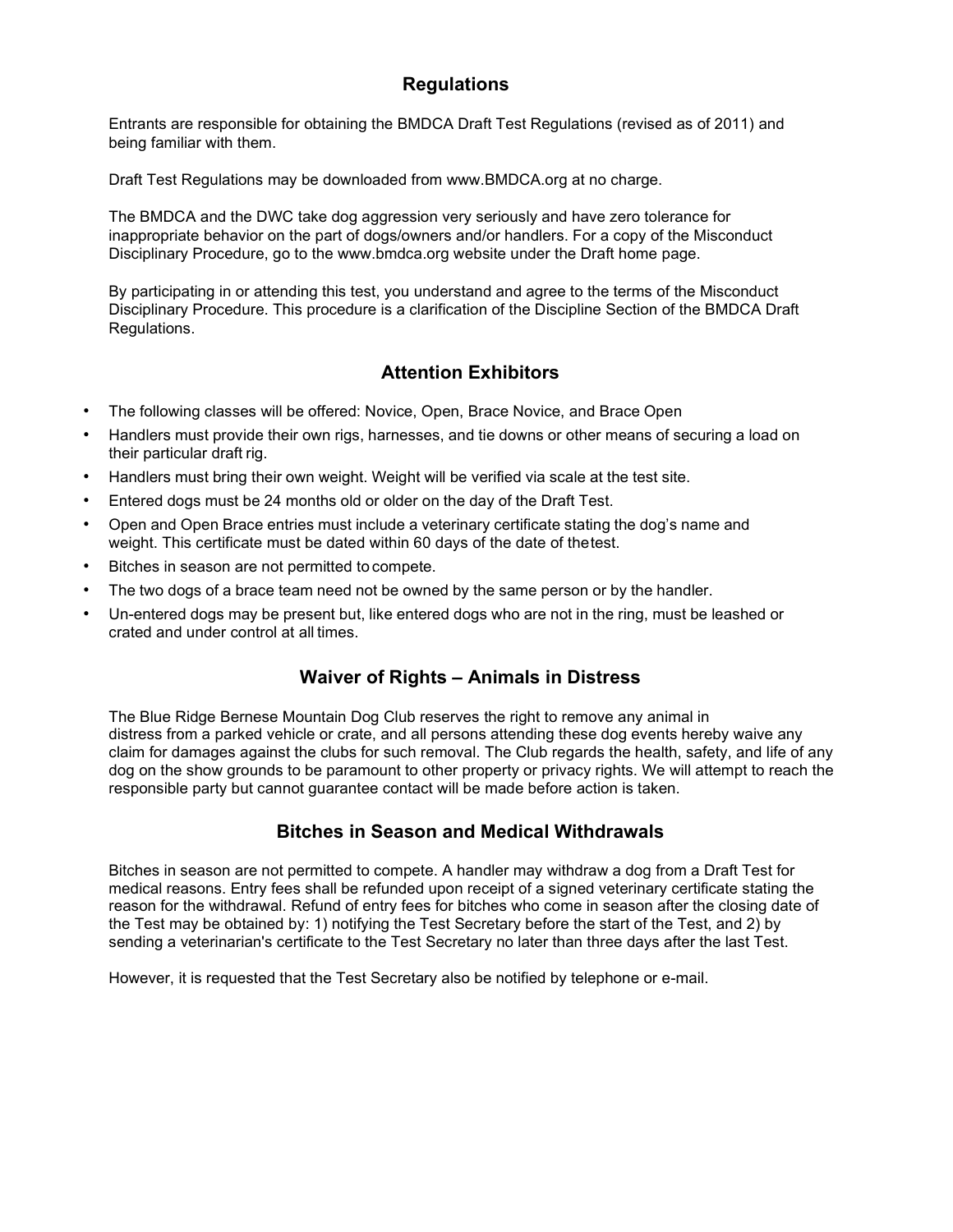# Weight Certificates

The only acceptable weight certificates are:

- a) On the BMDCA Draft Test Weight Certificate Form (with clinic stamp showing clinic name, address and phone number) – see last page of premium
- b) On the Vet Clinic's Letterhead w/name, address, phone number All weight certificates must contain the following:
	- Dog's name (call name)
	- Owner/handler name
	- Date dog was weighed
	- Name/job title/signature of vet employee witnessing weight
	- Date form was signed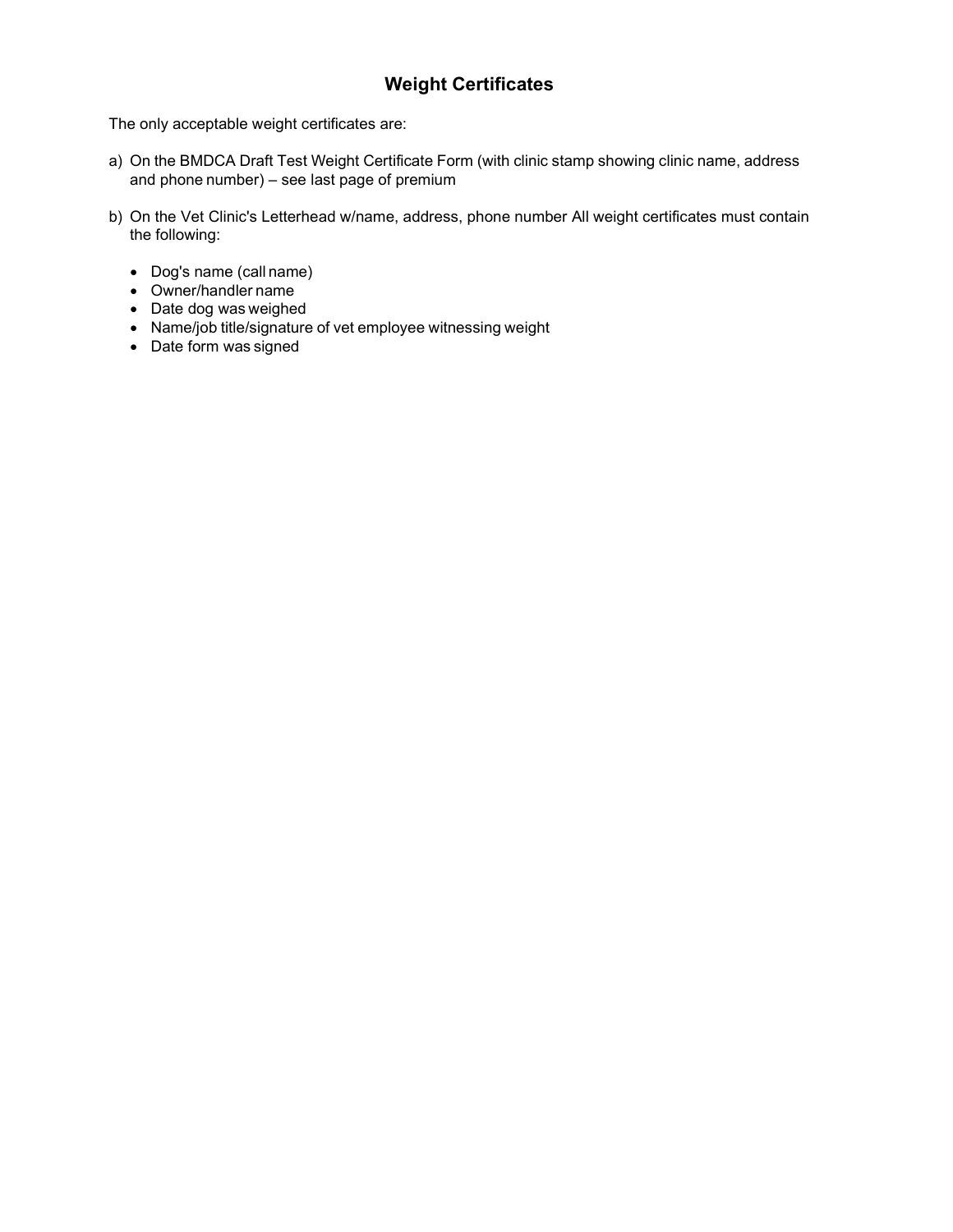#### Blue Ridge Bernese Mountain Dog Club

Sleeping Dogs Run, 2705 Hawkins Road, Hurdle Mills, NC 27541 Saturday, March 27, 2021 AM & PM and Sunday, March 28, 2021

#### Entry fee: \$35 per single dog entry/ \$45 per brace team entry

Entries close at Test Secretary's address at 6:00 PM EST on March 17, 2021, after which time entries cannot be accepted, canceled, or altered, except as specifically allowed in the current BMDCA Draft Test Regulations.

#### Mail Entries & Fees to: Laura Gilliam 5972 Whitmell School Rd. Danville, VA 24540

Make checks payable to BRBMDC.

Please type or print clearly. Use one form per dog per class entered.

| <b>Breed</b>                                                                                |                      | <b>Sex</b><br>Male<br><b>Female</b>                        |  |  |  |
|---------------------------------------------------------------------------------------------|----------------------|------------------------------------------------------------|--|--|--|
| <b>Novice</b><br><b>Class</b><br><b>Brace Novice</b>                                        | Open<br>$\mathsf{L}$ | <b>Brace Open</b>                                          |  |  |  |
| Dog is titled in entered class<br><b>Open Weight Certificate Enclosed</b><br>$\blacksquare$ |                      |                                                            |  |  |  |
| Test #1 (Sat AM)                                                                            | Test #2 (Sat PM)     | Test $#3$ (Sun)                                            |  |  |  |
| <b>Registered Name</b><br>(please include titles)                                           |                      |                                                            |  |  |  |
| <b>Call Name</b>                                                                            |                      | <b>Berner-Garde #</b><br>(BMDs only)                       |  |  |  |
| Date of Birth                                                                               |                      | <b>DNA Profile #</b><br>(Nationals only)                   |  |  |  |
| <b>Registration #</b>                                                                       |                      | <b>American Kennel Club</b><br><b>Canadian Kennel Club</b> |  |  |  |
| <b>Breeder</b>                                                                              |                      |                                                            |  |  |  |
| <b>Sire</b>                                                                                 |                      |                                                            |  |  |  |
| Dam                                                                                         |                      |                                                            |  |  |  |
| <b>Actual Owner(s)</b>                                                                      |                      |                                                            |  |  |  |
| <b>Owners Address</b>                                                                       |                      |                                                            |  |  |  |
| City                                                                                        | <b>State</b>         | Zip                                                        |  |  |  |
| <b>Telephone</b>                                                                            | E-mail               |                                                            |  |  |  |
| <b>Handler/Agent</b>                                                                        |                      |                                                            |  |  |  |

Submitting this form constitutes your agreement to the terms of the Entry Agreement

#### ENTRY AGREEMENT

I understand that the club holding this event has the right to refuse this entry. I agree that I am solely responsible for the actions of myself and the dog ("the dog") that accompanies me in relationship to this entry.

In consideration of the acceptance of my entry and the opportunity to participate in this event, I agree to **HOLD HARMLESS and INDEMNIFY** the following listed parties from any claim for loss, damage or injury alleged to have been caused directly or indirectly by my actions or by the actions of the dog in relationship to this event : the Bernese Mountain Dog Club of America (BMDCA) and the event-giving club, their members, officers, and agents; the owner and/or leaser of the premises; any provider of services at this event; any employees or volunteers of the parties listed here, and any BMDCA Draft Judge judging at this event. I personally assume all responsibility and liability for any such claim. I agree to be responsible for any loss and expense (including legal fees) incurred by any of the listed parties based on claims related in any way to my participation or the actions of the dog in relationship to this event, whether the claims are made by third parties or by myself.

Additionally, I agree to assume the sole responsibility for any loss, damage, or injury (including death) to myself or to the dog in relationship to this event. I agree to RELEASE, INDEMNIFY and promise not to sue the parties listed above for any such loss, damage or injury to myself or the dog, regardless of the cause, and whether or not the loss, damage or injury may have been caused by the negligence of the listed parties.

I AGREE THAT ANY CAUSE OF ACTION, CONTROVERSY OR CLAIM ARISING OUT OF OR RELATED TO THE ENTRY, EXHIBITION OR ATTENDANCE AT THE EVENT SHALL BE SETTLED BY ARBITRATION PURSUANT TO THE APPLICABLE RULES OF THE AMERICAN ARBITRATON ASSOCIATION. HOWEVER, PRIOR TO ARBITRATION ALL APPLICABLE BMDCA BYLAWS, RULES, REGULATIONS AND PROCEDURES MUST FIRST BE FOLLOWED AS SET FORTH IN THE BMDCA CONSTITUTION AND BYLAWS, RULES, REGULATIONS, PUBLISHED POLICIES AND GUIDELINES.

In consideration of the acceptance of this entry, I agree to abide by rules and regulations of the Bernese Mountain Dog Club of America (BMDCA) in effect at the time of this BMDCA Draft Test and by any additional rules appearing in the premium list for this event. I certify and represent that the dog entered is not a hazard to persons or other dogs. I also certify that all the information I provide with this entry is true and correct. This entry is submitted for acceptance on the foregoing representation and Agreement. I agree to conduct myself in accordance with all such Rules and Regulations (including all provisions applying to discipline) and to abide by any decisions made in accord with them.

#### Name of Participant

(please print) \_\_\_\_\_\_\_\_\_\_\_\_\_\_\_\_\_\_\_\_\_\_\_\_\_\_\_\_\_\_\_\_\_\_\_\_\_\_\_ Signature

Date:

 $\overline{\phantom{a}}$ 

Submitting this form constitutes your agreement to the terms of the Entry Agreement

\_\_\_\_\_\_\_\_\_\_\_\_\_\_\_\_\_\_\_\_\_\_\_\_\_\_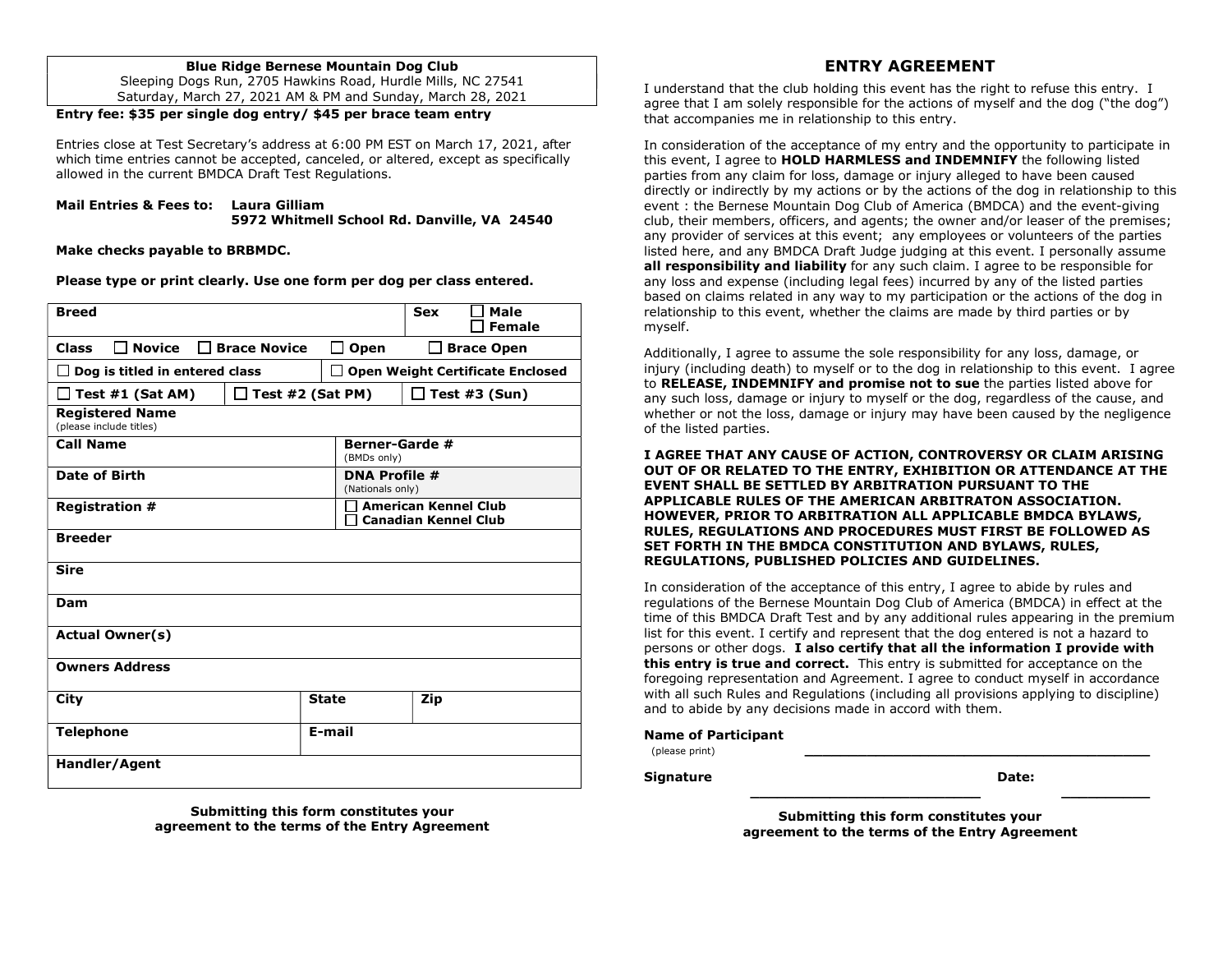#### Blue Ridge Bernese Mountain Dog Club

Sleeping Dogs Run, 2705 Hawkins Road, Hurdle Mills, NC 27541 Saturday, March 27, 2021 AM & PM and Sunday, March 28, 2021

#### Entry fee: \$35 per single dog entry/ \$45 per brace team entry

Entries close at Test Secretary's address at 6:00 PM EST on March 17, 2021, after which time entries cannot be accepted, canceled, or altered, except as specifically allowed in the current BMDCA Draft Test Regulations.

#### Mail Entries & Fees to: Laura Gilliam 5972 Whitmell School Rd. Danville, VA 24540

Make checks payable to BRBMDC.

Please type or print clearly. Use one form per dog per class entered.

| <b>Breed</b>                                                                     |                     |                      | <b>Sex</b><br>Male<br><b>Female</b>                        |  |  |
|----------------------------------------------------------------------------------|---------------------|----------------------|------------------------------------------------------------|--|--|
| <b>Novice</b><br><b>Class</b>                                                    | <b>Brace Novice</b> | Open<br>$\mathsf{L}$ | <b>Brace Open</b>                                          |  |  |
| <b>Open Weight Certificate Enclosed</b><br>Dog is titled in entered class<br>- 1 |                     |                      |                                                            |  |  |
| Test #1 (Sat AM)                                                                 | Test #2 (Sat PM)    |                      | Test #3 (Sunday)<br>$\mathbf{L}$                           |  |  |
| <b>Registered Name</b><br>(please include titles)                                |                     |                      |                                                            |  |  |
| <b>Call Name</b>                                                                 |                     |                      | <b>Berner-Garde #</b><br>(BMDs only)                       |  |  |
| <b>Date of Birth</b>                                                             |                     |                      | <b>DNA Profile #</b><br>(Nationals only)                   |  |  |
| <b>Registration #</b>                                                            |                     |                      | <b>American Kennel Club</b><br><b>Canadian Kennel Club</b> |  |  |
| <b>Breeder</b>                                                                   |                     |                      |                                                            |  |  |
| <b>Sire</b>                                                                      |                     |                      |                                                            |  |  |
| Dam                                                                              |                     |                      |                                                            |  |  |
| <b>Actual Owner(s)</b>                                                           |                     |                      |                                                            |  |  |
| <b>Owners Address</b>                                                            |                     |                      |                                                            |  |  |
| City                                                                             |                     | <b>State</b>         | Zip                                                        |  |  |
| <b>Telephone</b>                                                                 |                     | E-mail               |                                                            |  |  |
| Handler/Agent                                                                    |                     |                      |                                                            |  |  |

Submitting this form constitutes your agreement to the terms of the Entry Agreement

#### ENTRY AGREEMENT

I understand that the club holding this event has the right to refuse this entry. I agree that I am solely responsible for the actions of myself and the dog ("the dog") that accompanies me in relationship to this entry.

In consideration of the acceptance of my entry and the opportunity to participate in this event, I agree to HOLD HARMLESS and INDEMNIFY the following listed parties from any claim for loss, damage or injury alleged to have been caused directly or indirectly by my actions or by the actions of the dog in relationship to this event : the Bernese Mountain Dog Club of America (BMDCA) and the event-giving club, their members, officers, and agents; the owner and/or leaser of the premises; any provider of services at this event; any employees or volunteers of the parties listed here, and any BMDCA Draft Judge judging at this event. I personally assume all responsibility and liability for any such claim. I agree to be responsible for any loss and expense (including legal fees) incurred by any of the listed parties based on claims related in any way to my participation or the actions of the dog in relationship to this event, whether the claims are made by third parties or by myself.

Additionally, I agree to assume the sole responsibility for any loss, damage, or injury (including death) to myself or to the dog in relationship to this event. I agree to RELEASE, INDEMNIFY and promise not to sue the parties listed above for any such loss, damage or injury to myself or the dog, regardless of the cause, and whether or not the loss, damage or injury may have been caused by the negligence of the listed parties.

I AGREE THAT ANY CAUSE OF ACTION, CONTROVERSY OR CLAIM ARISING OUT OF OR RELATED TO THE ENTRY, EXHIBITION OR ATTENDANCE AT THE EVENT SHALL BE SETTLED BY ARBITRATION PURSUANT TO THE APPLICABLE RULES OF THE AMERICAN ARBITRATON ASSOCIATION. HOWEVER, PRIOR TO ARBITRATION ALL APPLICABLE BMDCA BYLAWS, RULES, REGULATIONS AND PROCEDURES MUST FIRST BE FOLLOWED AS SET FORTH IN THE BMDCA CONSTITUTION AND BYLAWS, RULES, REGULATIONS, PUBLISHED POLICIES AND GUIDELINES.

In consideration of the acceptance of this entry, I agree to abide by rules and regulations of the Bernese Mountain Dog Club of America (BMDCA) in effect at the time of this BMDCA Draft Test and by any additional rules appearing in the premium list for this event. I certify and represent that the dog entered is not a hazard to persons or other dogs. I also certify that all the information I provide with **this entry is true and correct.** This entry is submitted for acceptance on the foregoing representation and Agreement. I agree to conduct myself in accordance with all such Rules and Regulations (including all provisions applying to discipline) and to abide by any decisions made in accord with them.

#### Name of Participant

(please print) \_\_\_\_\_\_\_\_\_\_\_\_\_\_\_\_\_\_\_\_\_\_\_\_\_\_\_\_\_\_\_\_\_\_\_\_\_\_\_

**Signature** 

Date:

 $\overline{\phantom{a}}$  , where  $\overline{\phantom{a}}$ 

Submitting this form constitutes your agreement to the terms of the Entry Agreement

\_\_\_\_\_\_\_\_\_\_\_\_\_\_\_\_\_\_\_\_\_\_\_\_\_\_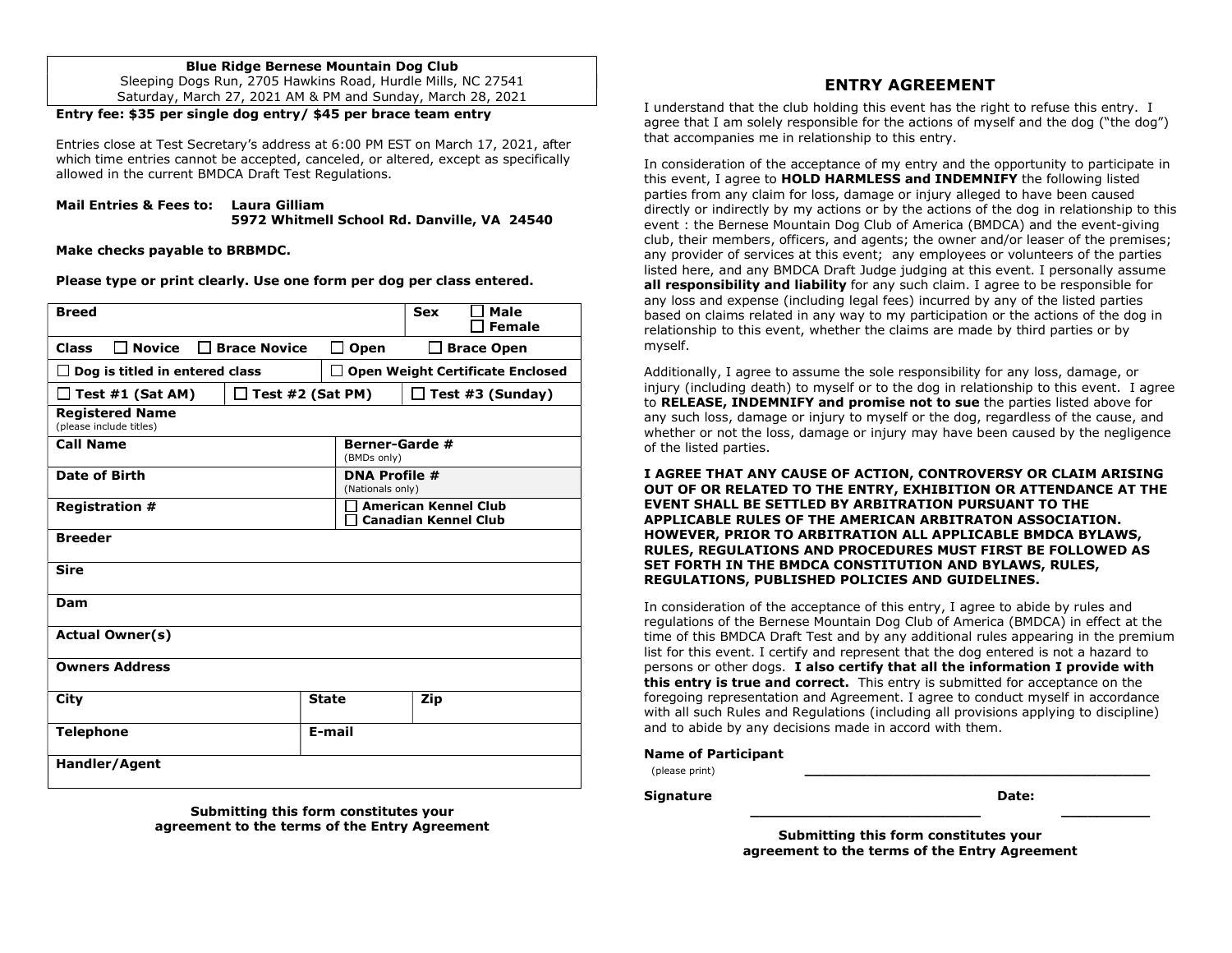### DRAFT TEST WEIGHT CERTIFICATE

NAME OF VET CLINIC: 

OWNER/HANDLER NAME:

I verify on *(insert date) (insert date) (insert dog's call name)* 

Weighed (insert weight).

Signature of vet employee witnessing weight

Employee Name and Title

Please use vet clinic stamp below (with name, address, and phone of clinic) or have the above information printed/provided on clinic letterhead.

08-15-2018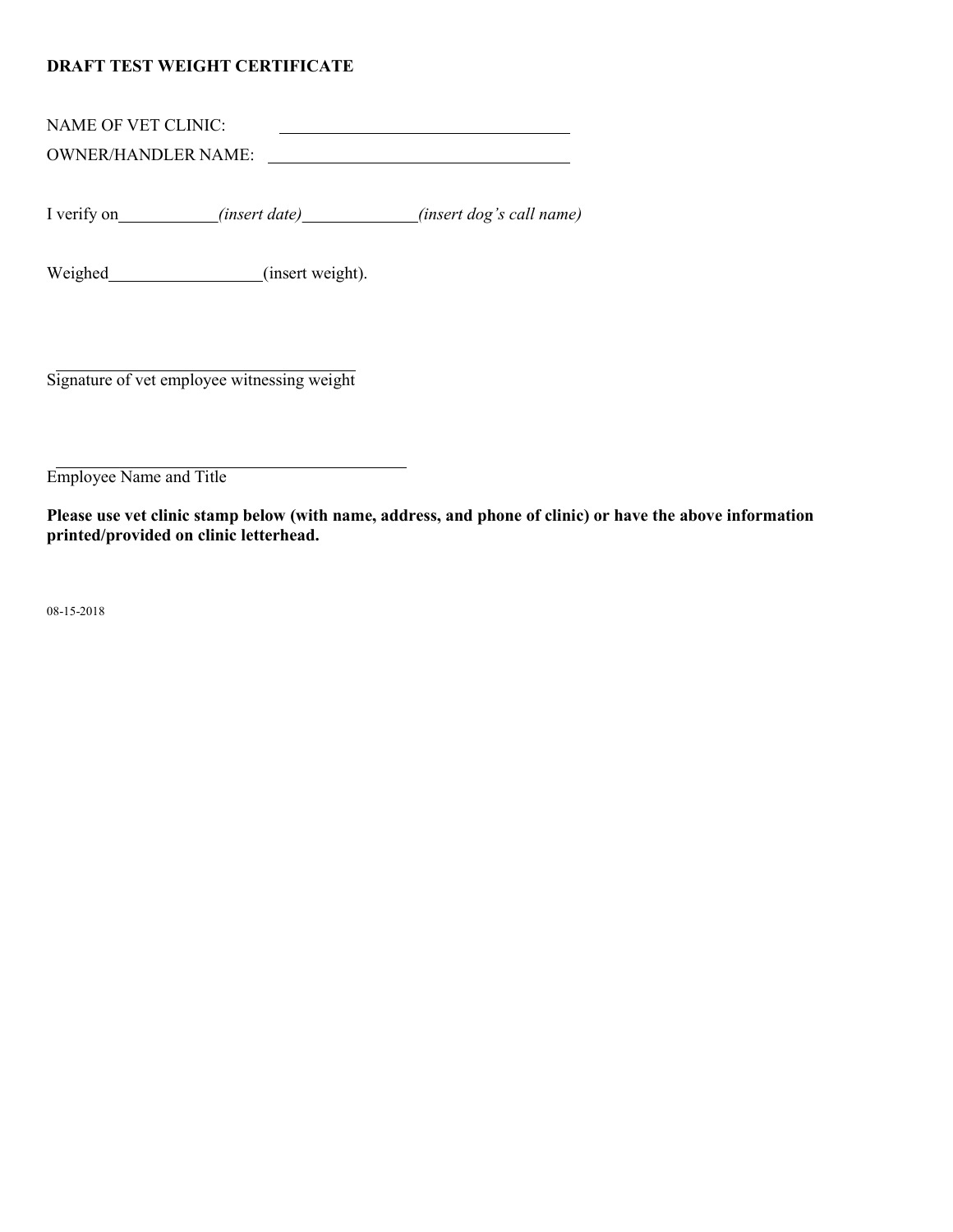# Draft Test Catalog

- There will be one Catalog for all drafttests.
- It will include a Sponsor's Page and Advertising.
- All copy must be received by the Draft Secretary no later than March 17, 2021 in an electronic publication ready format.

## Sponsor's Page

- If you wish to support the Draft Test in your name, or that of your kennel, or in honor or memory of a special dog or person, we invite your participation.
- Each insertion is \$5.00.
- Please submit your information to the Draft Secretary no later than March 17, 2021.

## Advertising

- Half-Page advertisements are available for \$10.00
- Full-Page advertisements are available for \$20.00
- If using photos, please send original photos or high-resolution JPG files
- Please submit advertising materials in electronic publication ready format no later than March 17, 2021 to the Draft Secretary
- Please make your check payable to BRBMDC and mail to:

John McCune 2705 Hawkins Rd Hurdle Mills, NC 27541